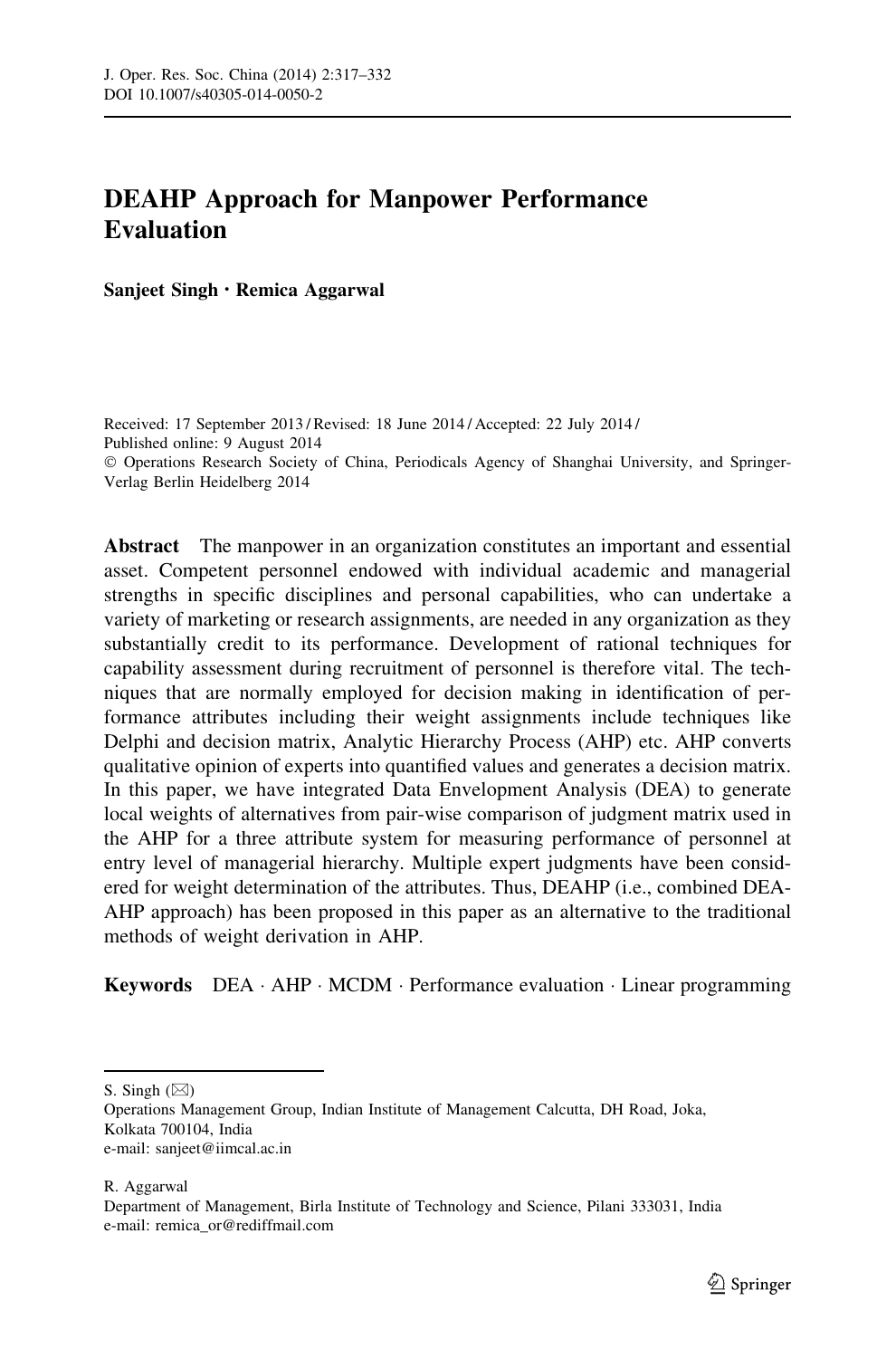#### 1 Introduction

Workforce constitutes a vital and valuable organizational asset as they are the source of creativity. Implicit knowledge assets of the employees in the organization constitute one of the most crucial elements that affect the work performance of the company. Companies compete for business through the people they employ. It is therefore an aim of any organization to ensure that their greatest asset, albeit the most elusive one, the human capital—the human resources, is utilized to its best and highest use. Performance management is a critical aspect of organizational effectiveness [[1](#page-14-0)]. Because it is the key process through which work is accomplished, it is considered the ''Achilles Heel'' of managing human capital [\[2](#page-14-0)] and should therefore be a top priority of managers [\[3](#page-14-0)].

Evaluation of an employee's performance against organizational goals is crucial to understand/determine whether an organization meets its goal satisfactory. Formal performance evaluation or appraisals are required to take human resource decisions related to pay raises, promotions, demotions, terminations etc. It is also necessary to assess an employee's training needs. Manpower performance evaluation through quantitative and qualitative methods is being done by many organizations across the globe. Longenecker and Fink [[4\]](#page-14-0) stated the reasons for which performance evaluation is important to organizations. Wu [\[5](#page-14-0)] describes performance evaluation as a complex problem, and it involves various kind of judgments about which performance measures to use. Identification of the relevant and important criteria is the critical aspect of employee's performance evaluation [[6\]](#page-14-0). Suwignjo et al. [\[7](#page-14-0)] have developed quantitative models for performance measurement systems, a model measuring the performance with respect to a factor. Meyer [[8](#page-14-0)] described the employee evaluation procedure adopted by a nursing home. Chandra [\[9](#page-14-0)] cited several problems in employee evaluation, which in his opinion can be easily overcome by following his prescribed guidelines. Taylor III et al. [\[10](#page-14-0)] have described a case study where AHP has been used to evaluate personnel for selection. Chan and Lynn [\[11](#page-14-0)] have used AHP to propose a model for evaluation of several branches of a firm. Islam and Rasad [[12\]](#page-14-0) have done a case study using AHP for employee performance evaluation.

The decision to hire a manger who will be able to "translate business strategy into action'' requires clear identification of the criteria (attributes) that distinguish successful from unsuccessful performance and use only predictive measures of success, which are reliable and valid [\[13](#page-14-0)]. The choice of selection criteria (performance attributes) should be consistent with the organization's strategic direction and culture. Performance attributes are defined as those qualities which all seniors and program managers are expected to develop and demonstrate in the performance of their responsibilities. Demonstration of these attributes will help to promote a culture of continuous administrative improvement where all are working toward bettering our services and environment. Some of the common performance attributes include leadership skills, strategic thinking, outstanding team and individual performance, responsible risk taking, innovation, learning from experience, identifying and correcting organizational limitations, ability to find root causes, accountability, authority, etc.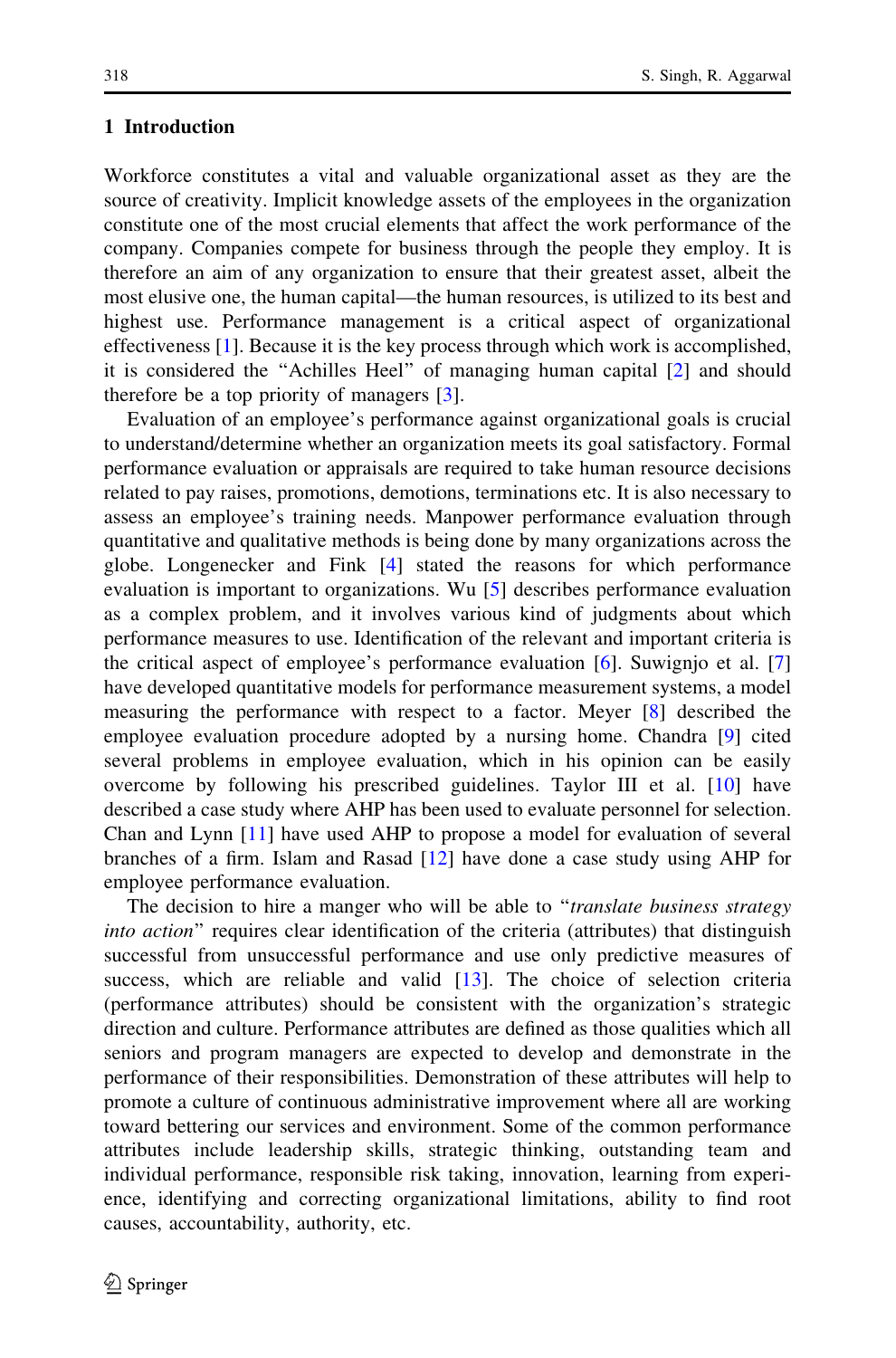At a practical level, mathematical programming under multiple objectives has emerged as a powerful tool to assist in the process of searching for decisions which best satisfy a multitude of conflicting objectives, and there are a number of distinct methodologies for multi-criteria decision-making problems that exist. These methodologies can be categorized in a variety of ways, such as form of model (e.g., linear, non-linear, and stochastic), characteristics of the decision space (e.g., finite or infinite), or solution process (e.g., prior specification of preferences or interactive). Also for such studies, Saaty [[14\]](#page-14-0) suggested a technique called AHP. This management technique has been developed to handle multiple criteria decision-making (MCDM) problems using qualitative evaluation of the systems by experts from relevant disciplines and profession. DEA is one of the most popular non-parametric mathematical programming techniques for performance measurement and benchmarking [[15\]](#page-14-0). The goal of DEA is to determine the productive efficiency of a system or decision-making unit (DMU) by comparing how well the DMU converts inputs into outputs, while the goal of MCDM is to rank and select from a set of alternatives that have conflicting criteria [[16\]](#page-14-0). It has been recognized for more than a decade that the MCDM and DEA formulations coincide if inputs and outputs can be viewed as criteria for performance evaluation, with minimization of inputs and/or maximization of outputs as associated objectives.

In this paper, attributes measuring the performance of employees at different levels of managerial hierarchy have been quantified using AHP technique, and pairwise comparison judgment matrices are then checked for consistency. Thereafter, DEA has been used to generate local weights of alternatives from these judgment matrices. The underlying assumption behind the approach is explained, and some salient features are explored. It is proved that DEA correctly estimates the true weights when applied to a consistent matrix formed using a known set of weights. DEA is further proposed to aggregate the local weights of alternatives in terms of different criteria to compute final weights. Because of the synthesis, the proposed approach is named ''Data Envelopment Analytic Hierarchy Process (DEAHP).'' Thus, DEAHP proposed by Ramanathan [\[16\]](#page-14-0) has been used in this paper as an alternative to the traditional methods of weight derivation in AHP.

This paper is organized as follows: Sect. 2 deals with the details of the techniques used i.e., AHP, DEA, and DEAHP. Empirical illustration of the problem, selected to justify the practicality of the approach, is presented in Sect. 3. In Sect. [4](#page-3-0), we perform the analysis and present the results using the proposed DEAHP approach. Finally, in Sect. [5](#page-5-0), we give the conclusions.

#### 2 Details of the Techniques: AHP, DEA and DEAHP

Here, we briefly describe the basics of the techniques used in this paper namely AHP, DEA, and DEAHP.

## 2.1 AHP

Formulation of a managerial problem through AHP requires the following steps.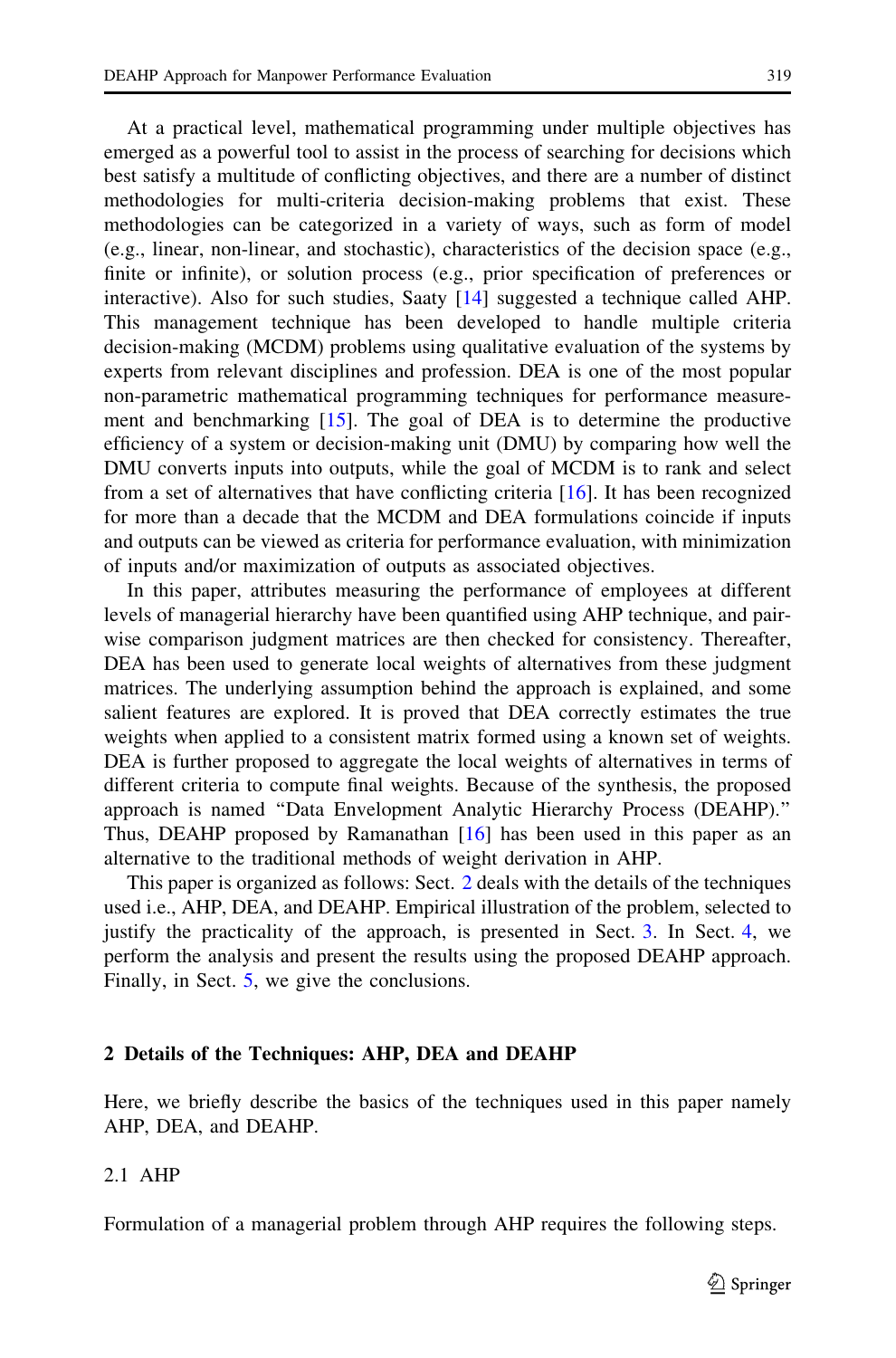<span id="page-3-0"></span>Step 1. Structuring of the decision problem into a hierarchical model

It includes decomposition of the decision problem into elements according to their common characteristics and the formation of a hierarchical model having different levels [[14\]](#page-14-0).

Step 2. Making pair-wise comparisons and obtaining the judgment matrix

The elements of a particular level are compared with respect to a specific element in the immediate upper level.

Step 3. Local weights and consistency of comparisons

Local weights of the elements are calculated from the judgment matrices using the eigenvector method (EVM). The normalized eigenvectors corresponding to the principal Eigenvalue of the judgment matrix provide the weights of the corresponding elements. Apart from EVM, other methods proposed in the literature like Logarithmic Least-square technique [[17\]](#page-14-0), Goal programming [[18\]](#page-14-0), and other methods as in [\[19](#page-14-0)] can also be used for calculating weights. When EVM is used, consistency ratio (CR) can be computed. A value of CR less than 0.1 is considered acceptable because human judgments need not be always consistent and there may be inconsistencies introduced because of the nature of scale used. If CR for a matrix is more than 0.1, then judgments should be elicited once again from the decision maker till he/she gives more consistent judgments [\[20](#page-14-0)]. The consistency of judgments received from a number of experts has to be verified for each judgment matrix. The synthesized matrix is generated by taking geometric mean of respondents' judgments for each pair-wise comparison. Therefore, this synthesized matrix can be represented as

$$
\left(a_{ij,k}\right)^{1/p},\tag{2.1}
$$

where p denotes the number of judgments, and  $a_{ijk}$  indicates the judgment  $a_{ii}$  given by the kth respondent.

Step 4. Aggregation of weights across various levels to obtain the final weights of alternatives

Once the local weights of elements of different levels are obtained, these are aggregated to obtain final weights of the decision alternatives. For example, the final weight of any alternative  $A_1$  is computed using the following hierarchical (arithmetic) aggregation rule in traditional AHP:

Final Weight of 
$$
A_1 = \sum_j \text{local weight of } A_1
$$
 with Criterion  $C_j$   
× local weight of Criterion  $C_j$ .

## 2.2 DEA

DEA is a widely applied non-parametric mathematical programming approach for analyzing the productive efficiency and performance evaluation of decision-making units (DMUs) or firms/alternatives with multiple incomparable inputs and outputs. Based on Farrel's [\[21](#page-14-0)] study, DEA was first introduced by Charnes et al. [[22\]](#page-14-0). In recent years, DEA has been applied to a wide spectrum of practical problems such as in units operating production processes [\[23](#page-14-0)], supplier selection [\[24](#page-14-0)], bank failure prediction [[25\]](#page-14-0), commercial and cross regions banks profitability [[26–](#page-14-0)[28\]](#page-15-0), portfolio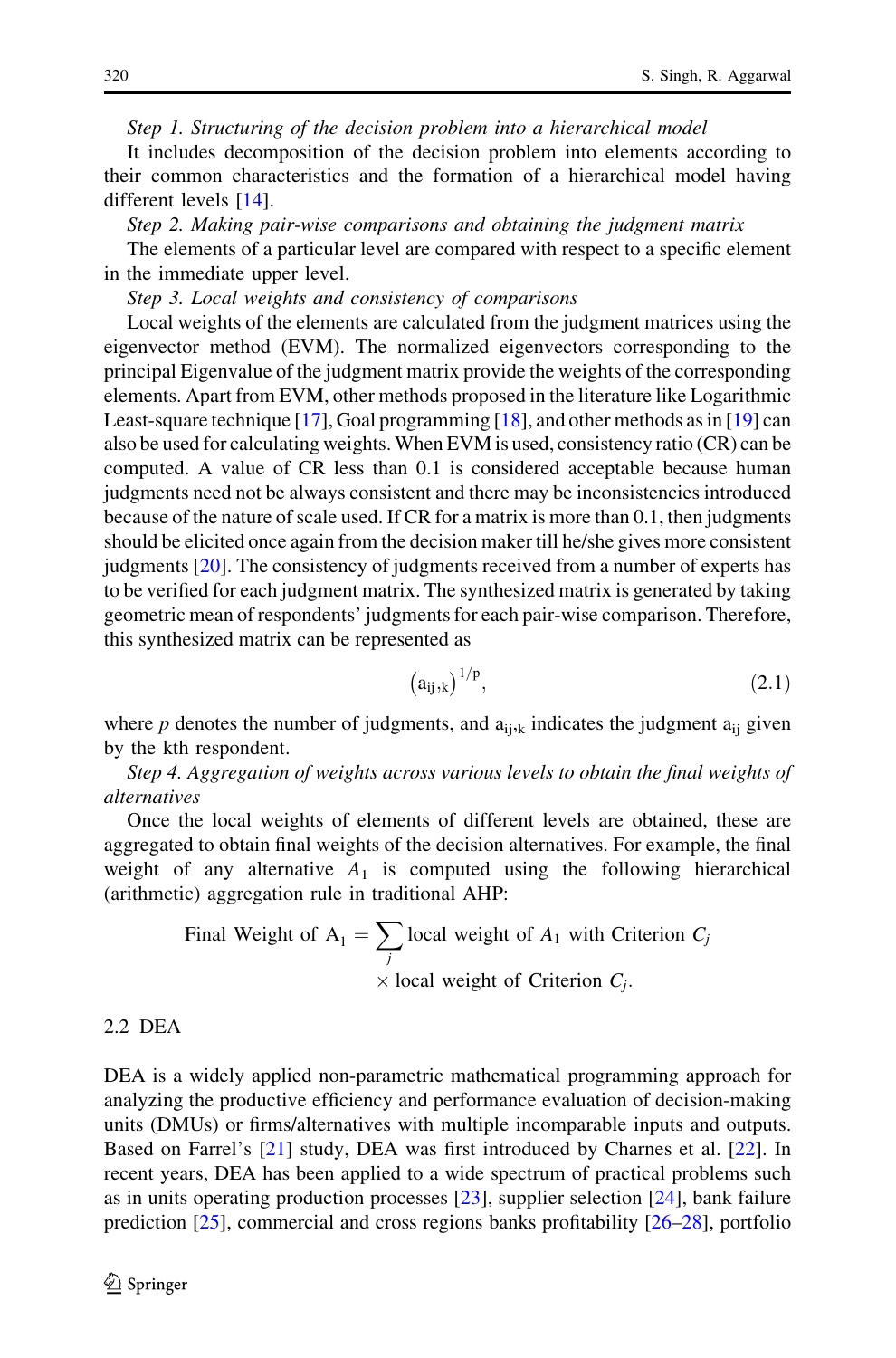evaluation [[29\]](#page-15-0), and sports [[30\]](#page-15-0). The objective of the output-oriented DEA model pioneered by Charnes et al. [[22\]](#page-14-0) (also known as CCR models) is to maximize outputs while satisfying at most the given input levels. These linear programming models compare a test DMU to its peers. The model searches the data set to determine if some linear combination of the peer DMUs produces higher levels of outputs using at most the given level of inputs of the observing DMU.

For each alternative DMU, the efficiency is measured and an optimization will be proposed according to the below indicated linear program. In DEA, the observed DMU is assigned the most favorable weighting of the inputs/outputs given the constraints. The DMUs are denoted by  $j = 1, 2, \dots, N$ . Each DMU employs m inputs to produce s different outputs. Specifically, DMU<sub>j</sub> consumes amount  $x_{ij}$  of input  $i$   $(i = 1, 2, \dots, m)$ and produce amount  $y_{rj}$  of output  $r (r = 1, 2, \dots, s)$ . It is assumed that  $x_{ij} \ge 0$  and  $y_{ri} \ge 0$  and that each DMU has at least one positive input and one positive output value. Let  $u_i$   $(i = 1, 2, \dots, m)$  and  $v_r$   $(r = 1, 2, \dots, s)$  denote the input and output weights, respectively. In DEA, observed input and output values for all DMUs are given, and inputs and output weights are calculated for the observed  $DMU_0$  using the following linear programming problem (see e.g., [[15\]](#page-14-0)):

(P1) Maximize 
$$
Z_0 = \sum_{r=1}^{s} v_r y_{r0}
$$
  
\ns.t.  
\n
$$
\sum_{i=1}^{m} u_i x_{io} = 1,
$$
\n
$$
\sum_{r=1}^{s} v_r y_{rj} - \sum_{i=1}^{m} u_i x_{ij} \le 0 \text{ for } j = 1, 2, \dots, N,
$$
\n
$$
u_i \ge 0 \text{ for } i = 1, 2, \dots, m,
$$
\n
$$
v_r \ge 0 \text{ for } r = 1, 2, \dots, s.
$$

This model can be used to calculate the DEA efficiency score of the observed DMU. The optimal objective function value of problem (P1) represents the efficiency score. This DMU is relatively efficient if and only if its optimal objective function value equals unity. Efficiency scores for inefficient units are between zero and one. For inefficient units, DEA also provides those efficient units (namely peers or benchmarks), which the inefficient units can emulate to register performances that could improve their efficiency scores. This model assumes constant returns to scale (CRS) which is said to prevail when a proportionate increase (decrease) in all inputs leads to same proportionate increase (decrease) in all outputs.

Remark 2.2 To use DEA, the following condition must be satisfied [[13\]](#page-14-0):

$$
n \geqslant \max\{m \times s, 3(m+s)\},\
$$

where *n* is the number of DMU's. In addition, *m* and *s* are number of inputs and outputs, respectively. It has been empirically shown that if this condition does not hold, it causes more than one DMUs having efficiency score equal to one. Consequently, it is not possible to discriminate among efficient DMU's. In DEAHP, the number of DMU's is equal to the number of alternatives or criteria  $(n)$ , and the number of outputs is equal to  $n$ , and there is one dummy input with a value of one for all DMU's. Therefore, the previous condition will not be satisfied when the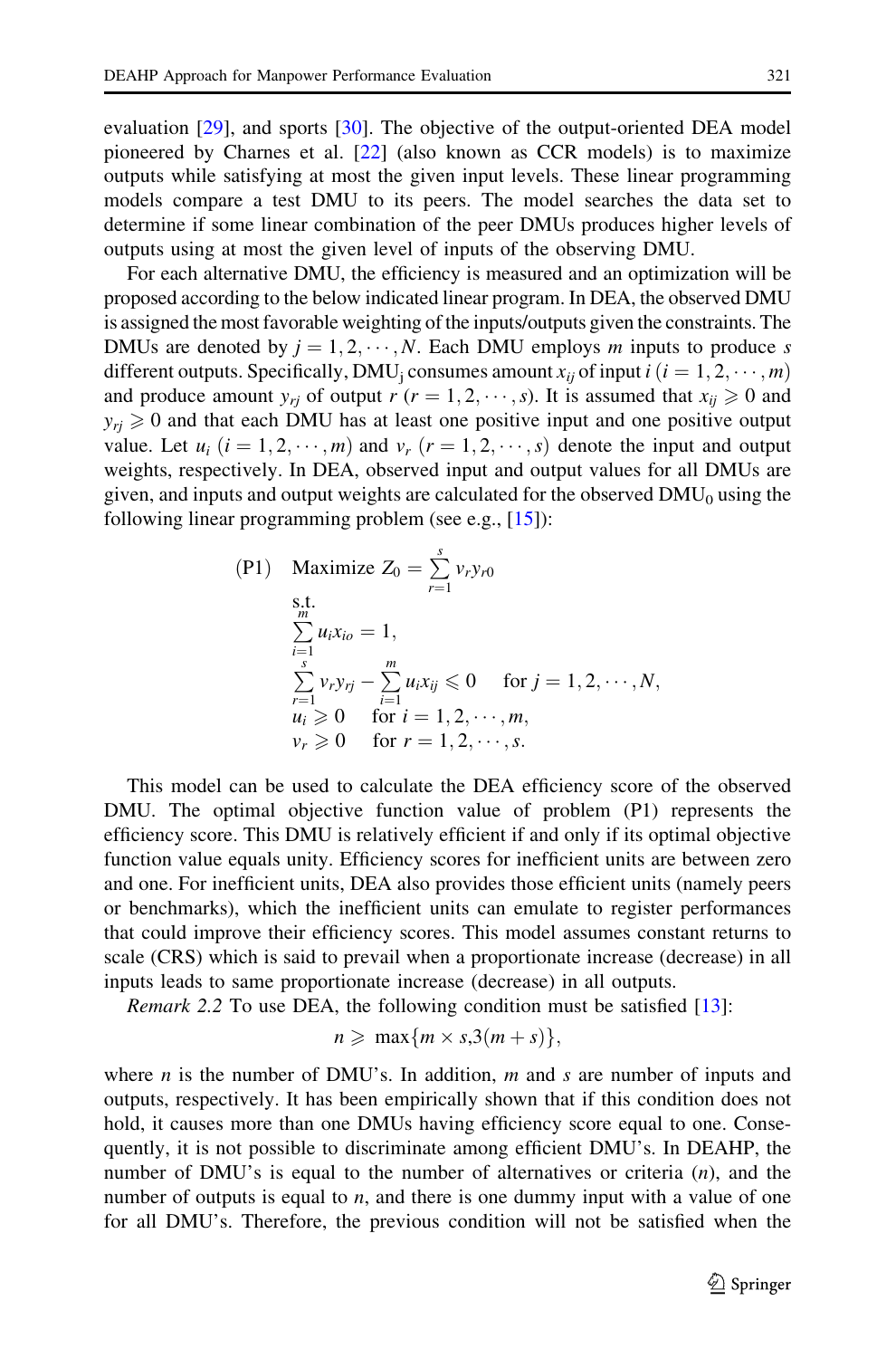<span id="page-5-0"></span>DEAHP is used to construct weights for inconsistent pair-wise comparison matrices i.e.,  $n \leq max\{ n, 3(n + 1) \}$ . To overcome this problem, the super efficiency model of Anderson and Peterson [[31\]](#page-15-0) for discriminating among efficient DMU's is utilized.

2.3 Data Envelopment Analytic Hierarchy Process (Synthesis of DEA and AHP in Deriving Weights)

Here, it is proposed that DEA concepts can be used in the last two steps of applying AHP to a decision problem—namely, deriving local weights from a given judgment matrix and aggregating local weights to get final weights. Efficiency calculations using DEA require outputs and inputs. Each row of the judgment matrix is viewed as a DMU, and each column of the judgment matrix is viewed as an output. Thus, a judgment matrix of size  $N \times J$  will have N DMUs and J outputs [\[32](#page-15-0)]. Note that the entries of the matrix are viewed as outputs as they have the characteristics of outputs. Since DEA models cannot be used entirely with outputs and require at least one input, a dummy input column has been added having input value as one for all DMUs. Figure [1](#page-6-0) gives an overview of the traditional AHP and proposed DEA.

It is proposed that the efficiency scores calculated using DEA models could be interpreted as the local weights of the DMUs. When applied to a consistent matrix, for which weights are known, DEA correctly estimates the true weights. While computing the final weights of the main factors as well as the performance rating of employees, following theorem has been used [[16\]](#page-14-0):

**Theorem 2.3** Let the local weights of alternatives with respect to different criteria are given by the matrix below:

| $W_{11}$ | W12      | $w_{1J}$ |  |
|----------|----------|----------|--|
| $W_{21}$ | W22      | $w_{2J}$ |  |
|          |          | $\cdots$ |  |
| $W_{N1}$ | $w_{N2}$ | $W_{NJ}$ |  |

where  $w_{ij}$  is the local weight of alternative i with respect to criterion j. There are N alternatives and J criteria. If the importance of criteria is incorporated in the form of multipliers  $w_{i1} = d_1 w_{ij}$  (for all  $j = 1, 2, \dots, J$  and  $d_1 = 1$ ), then final weights aggregated using DEA are proportional to the weighted sum  $\sum_{j=1}^{J} d_j w_{ij}$  for the ith alternative.

## 2.4 Why DEAHP is Used in this Paper?

Data envelopment analytic hierarchy process (DEAHP) has been used in this paper because of its advantages over AHP approach. Both the approaches have been presented to make the comparison. Some of the advantages DEAHP has over AHP are as follows:

• DEAHP satisfies the rule of independence of irrelevant attributes i.e., if an alternative is eliminated from consideration, then the new ordering for the remaining alternatives should be equivalent to the original ordering for the same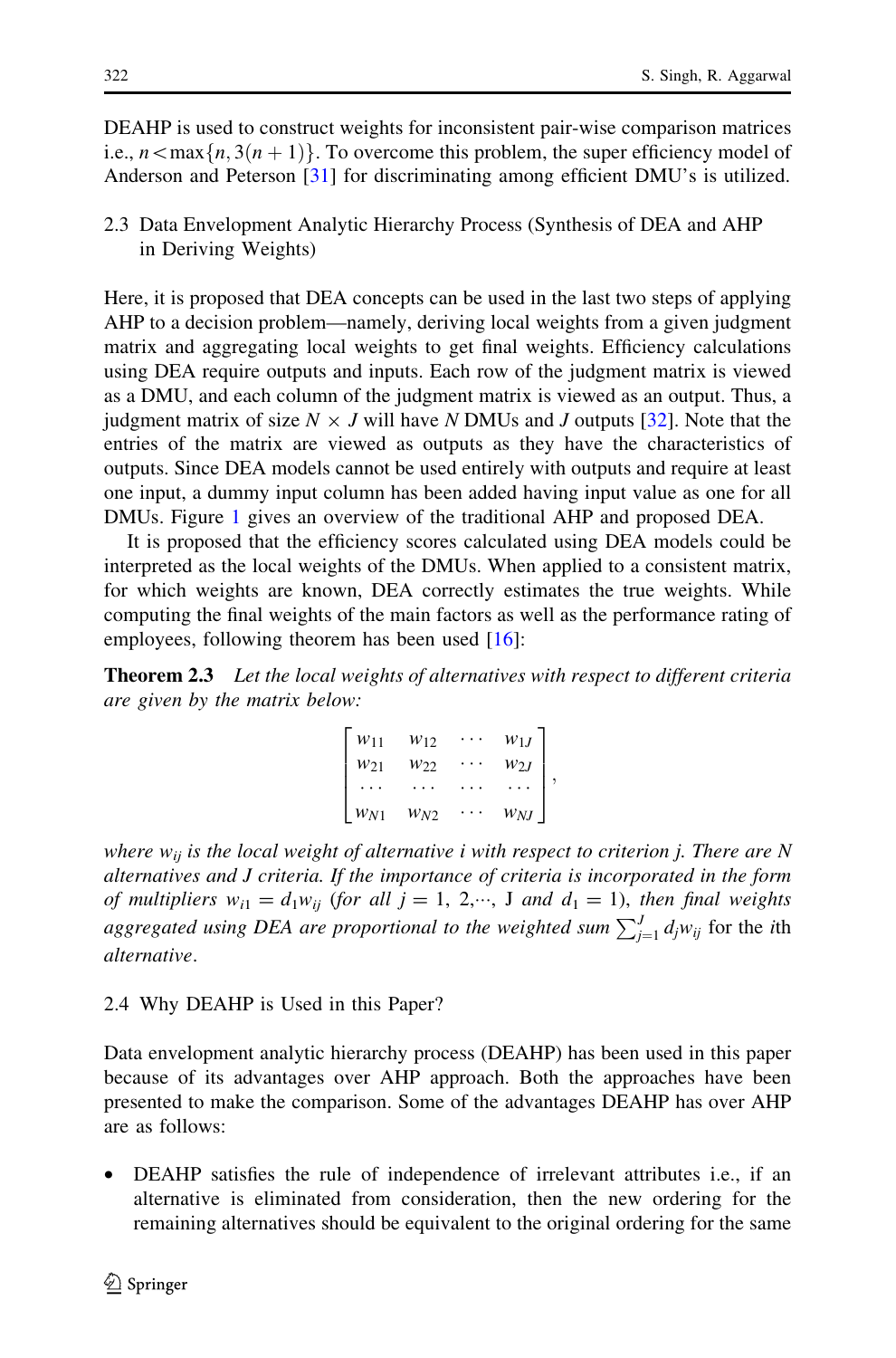<span id="page-6-0"></span>

|                  | Cr <sub>1</sub> | Cr <sub>2</sub>   | Cr <sub>n</sub> |
|------------------|-----------------|-------------------|-----------------|
| ALT <sub>1</sub> |                 | $a_{12}$          | $a_{1n}$        |
| ALT <sub>2</sub> | $1/a_{12}$      |                   | $a_{2n}$        |
|                  |                 |                   |                 |
|                  |                 |                   |                 |
| ALTn             | $1/a_{1n}$      | 1/a <sub>2n</sub> |                 |

Traditional AHP View Proposed DEA View

|                  | O <sub>1</sub>       | O <sub>2</sub> | . | O <sub>n</sub> | Dummy |
|------------------|----------------------|----------------|---|----------------|-------|
|                  |                      |                |   |                | input |
| DMU1             |                      | $a_{12}$       |   | $a_{1n}$       |       |
| DMU <sub>2</sub> | $1/a_{12}$           |                |   | $a_{2n}$       |       |
|                  | $\ddot{\phantom{0}}$ | .              | . |                | .     |
| <b>DMUn</b>      | $1/a_{1n}$           | $1/a_{2n}$     |   |                |       |

Fig. 1 A comparison of the traditional AHP view and the proposed DEA view of a judgment matrix (here, ALT denotes the alternative, Cr denotes criteria, and O denotes output)

alternatives [[32,](#page-15-0) [33\]](#page-15-0). This is because in DEAHP, the weights of alternatives (i.e., the efficiency scores) are calculated separately for each alternative using a separate linear programming model.

- While traditional AHP uses arithmetic normalization, no such normalization is done in the DEAHP. The DEAHP weights are calculated relative to the weight of the best-rated alternative.
- DEAHP does not suffer the rank reversal phenomenon when additional alternatives are added to the model.
- DEAHP calculates true weights for consistent judgment matrices. Whereas for inconsistent matrices, it tries to remove inconsistency.

# 3 Empirical Illustration

An organization wants to recruit and assess its employees based on certain set of attributes. Three main attributes viz. Talent and aptitude (TA), Personal qualities and strengths (PQ), and Management skills (MS) have been identified. These attributes constitute 15 subattributes (refer Fig. [2](#page-7-0)). Recruitment of managerial personnel are made generally at the entry level whereas they can be assessed for higher levels based on their performance and justification to the below-mentioned attributes. The hierarchical structure for performance rating is shown in Fig. [2](#page-7-0). The first two levels of the hierarchical structure contain the factors and subfactors affecting employee's performance. In the last level, one indicates the alternatives to be compared which include the employee  $(E)$  whose performance has to be evaluated (say E-5, i.e., 5th employee) and some other well-known employees whose performance can be treated as a standard for the comparative rating of E-5 (say E-1, E-2, etc.). Further the hierarchical structure in the above figure gives only few representative subfactors. An exhaustive list of subfactors can be obtained from refs. [\[34–37](#page-15-0)].

After structuring the hierarchy of factors affecting the employee performance, opinion of the experts has been obtained on the following issues: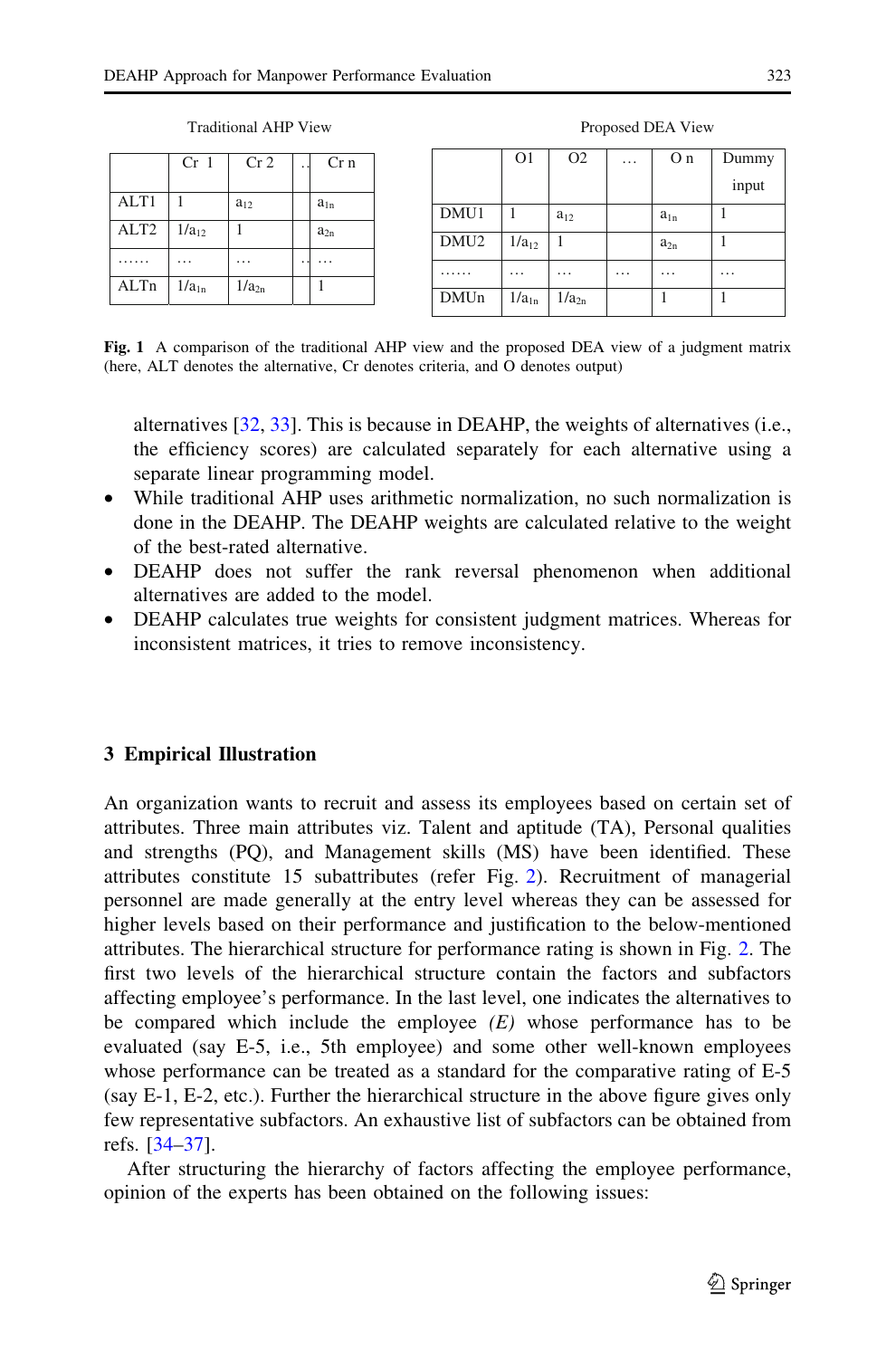<span id="page-7-0"></span>

Fig. 2 The hierarchical structure for performance rating

- (a) Comparative effects of various factors on the employee performance i.e., talent and aptitude, personal qualities and strengths, and management skills
- (b) Comparative contribution of various subfactors on the factors mentioned above
- (c) Relative ranking of each employee with respect to each subfactor

The qualitative information is obtained in a suitably designed format enabling pair-wise comparison of factors, subfactors, and employees (refer Table [1\)](#page-8-0). This is communicated in the format by marking 'X' appropriately in one of the columns depending on intensity of comparisons i.e., Equal (EQ), Moderate (M), Strong (S), Very Strong (VS), and Extremely Strong (ES). The data obtained in this process are organized into a square matrix whose order is equal to the number of factors being compared at that stage.

Remark 3.3 It has been observed that the variation in expert judgment on the attributes is somewhat large. The respective mean  $(\mu)$  and standard deviation  $(\sigma)$ have been evaluated, and those judgments which are within  $\mu \pm \sigma$  interval are finally considered and their geometric mean has been evaluated employing Eq. [\(2.1\)](#page-3-0). The judgment matrices (corresponding to the geometric mean values) for various levels of recruitment are given in Table [1](#page-8-0) for level 1 of performance hierarchy. By definition, the weights of alternatives and the importance of criteria are normalized so that they sum to unity.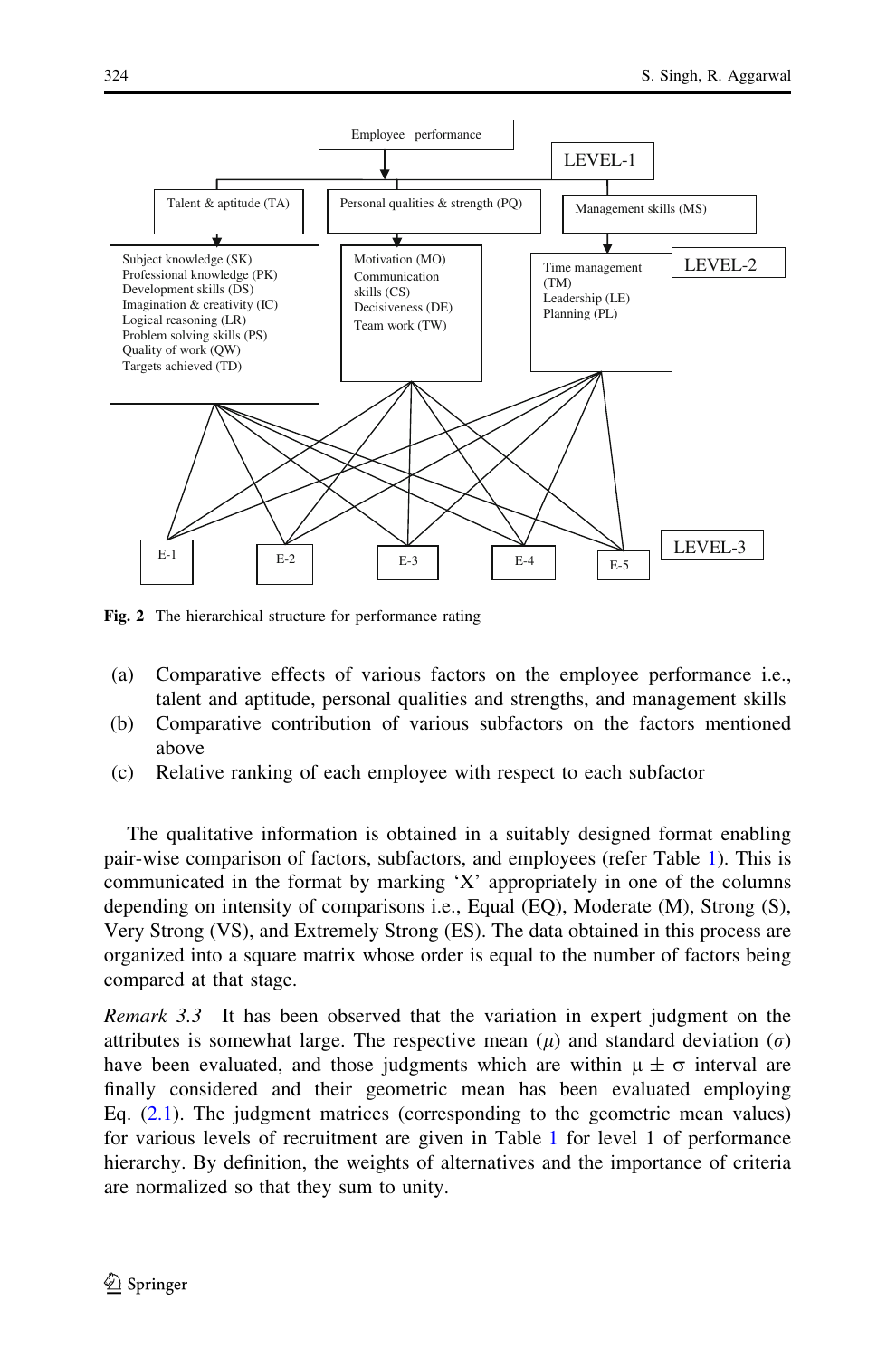| Employees | ES | <b>VS</b> | S | M | EQ | M | S | <b>VS</b> | ES | Employees |
|-----------|----|-----------|---|---|----|---|---|-----------|----|-----------|
| $E-1$     |    |           |   |   |    |   |   |           |    | $E-2$     |
| $E-1$     |    |           |   |   | X  |   |   |           |    | $E-3$     |
| $E-1$     |    |           |   |   |    |   |   |           |    | $E-4$     |
| $E-1$     |    |           |   |   |    |   |   | X         |    | $E-5$     |
| $E-2$     |    |           |   |   |    |   |   |           |    | $E-3$     |
| $E-2$     |    | X         |   |   |    |   |   |           |    | $E-4$     |
| $E-2$     |    |           |   | X |    |   |   |           |    | $E-5$     |
| $E-3$     |    |           |   |   |    |   |   |           |    | $E-4$     |
| $E-3$     |    |           |   |   |    |   |   | X         |    | $E-5$     |
| $E-4$     |    |           |   |   |    |   |   |           | X  | $E-5$     |

<span id="page-8-0"></span>Table 1 Attributes vis-a-vis employees

Table 2 Evaluation of the relative comparison of employees with respect to subject knowledge (SK)

|       | $E-1$ | $E-2$ | $E-3$ | $E-4$          | $E-5$ | Eigenvalue |
|-------|-------|-------|-------|----------------|-------|------------|
| $E-1$ |       | 1/6   |       | 4              | 1/7   | 0.08       |
| $E-2$ | 6     |       | 6     |                |       | 0.41       |
| $E-3$ |       | 1/6   |       | $\overline{4}$ | 1/7   | 0.08       |
| $E-4$ | 1/4   | 1/7   | 1/4   |                | 1/9   | 0.03       |
| $E-5$ |       |       |       | 9              |       | 0.40       |

Local weights computed for the illustrative judgment matrices using EVM and the corresponding Eigenvalues are shown in Table 2.

#### 4 Analysis and Results Using DEAHP Approach

It is proposed that DEA concepts can be used in the last two steps of applying AHP to a decision problem—namely, deriving local weights from a given judgment matrix (Step 3) and aggregating local weights to get final weights. Local weights for the alternatives, i.e., employees (E-1, E-2, E-3, E-4, E-5), have been calculated at Level 3. Level 2 gives the local weights of the subattributes corresponding to the main attribute (Talent and aptitude). Local weights of other two factors (attributes) can be generated in the similar manner. Level 1 provides the local weights of the three main attributes. Final weights can be generated by aggregating the local weights obtained from the previous data for each of the main attribute using DEA approach.

## 4.1 Weightages for Alternatives (Level 3 Analysis)

In the proposed approach, the entries of Table [3](#page-9-0) are viewed as the performance (row-wise) of DMUs E-1, E-2, E-3, E-4 and E-5 in terms of five outputs. The output–input structure of DEA is shown in Fig. [1.](#page-6-0)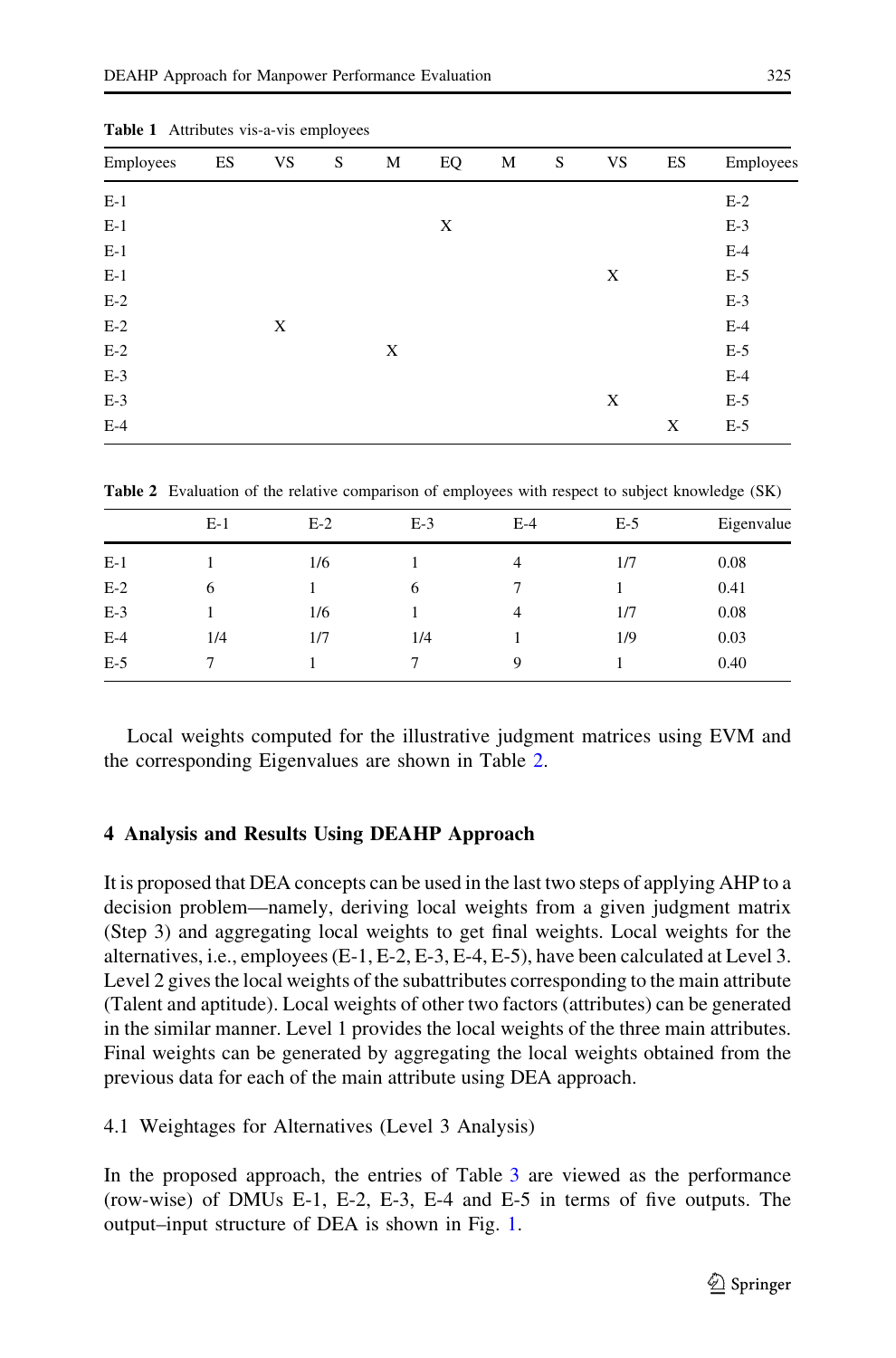|       | $E-1$ | $E-2$ | $E-3$ | $E-4$ | $E-5$ | Input<br>(dummy) | DEA efficiency( <i>i.e.</i> ,<br>weights computed<br>using DEA approach) | Normalized weight<br>(through AHP) |
|-------|-------|-------|-------|-------|-------|------------------|--------------------------------------------------------------------------|------------------------------------|
| $E-1$ |       | 1/6   |       | 4     | 1/7   |                  | 0.4445                                                                   | 0.1951                             |
| $E-2$ | 6     |       | 6     |       |       |                  | 0.999 99                                                                 |                                    |
| $E-3$ | 1     | 1/6   |       | 4     | 1/7   |                  | 0.4445                                                                   | 0.1951                             |
| $E-4$ | 1/4   | 1/7   | 1/4   |       | 1/9   |                  | 0.143                                                                    | 0.0731                             |
| $E-5$ |       |       |       | 9     |       |                  |                                                                          | 0.9756                             |
|       |       |       |       |       |       |                  |                                                                          |                                    |

<span id="page-9-0"></span>Table 3 Alternatives (employees at level 3) from DEA perspective, subcriteria: subject knowledge

In this case, to get the local weights (i.e., efficiency score in DEA) of the alternative E-1, the following DEA linear programming model (on the lines of problem (P1)) can be formulated:

(P2) Maximize 
$$
Z_0 = v_1 + \frac{1}{6}v_2 + v_3 + 4v_4 + \frac{1}{7}v_5
$$
  
\ns.t.  
\n
$$
u_1 = 1,
$$
\n
$$
v_1 + \frac{1}{6}v_2 + v_3 + 4v_4 + \frac{1}{7}v_5 - u_1 \le 0,
$$
\n
$$
6v_1 + v_2 + 6v_3 + 7v_4 + v_5 - u_1 \le 0,
$$
\n
$$
v_1 + \frac{1}{6}v_2 + v_3 + 4v_4 + \frac{1}{7}v_5 - u_1 \le 0,
$$
\n
$$
\frac{1}{4}v_1 + \frac{1}{7}v_2 + \frac{1}{4}v_3 + v_4 + \frac{1}{9}v_5 - u_1 \le 0,
$$
\n
$$
\frac{7}{7}v_1 + v_2 + 7v_3 + 9v_4 + v_5 - u_1 \le 0,
$$
\n
$$
v_1, v_2, v_3, v_4, v_5, u_1 \ge 0.
$$

The above model (P2) can be easily solved using Excel-Solver or using simplex method. The optimal objective function value of this model will give the local weight of alternative E-1. To get the local weights of other alternatives, problems similar to the above problem (P2) can be formulated and solved. The DEA efficiency scores (i.e., optimal values of the objective function in these problems) representing the local weights of DMUs (i.e., the alternatives here) are presented in the second last column of Table 3. Weights computed using the DEA approach differ from those obtained using EVM. Note that, for comparing with the weights computed by DEA, the local weights obtained using EVM have been be adjusted by dividing all the weights by the largest one, and resulting weights are given in the last column of Table 3.

Table 3 shows the local weights of employees when compared with respect to subject knowledge criteria. In the similar manner, pair-wise comparisons of the employees with respect to other subcriteria of Talent and Aptitude can be made. In Table [4](#page-11-0), an inter comparison of the subfactors displaying Talent and aptitude has been made. These subfactors have been identified using an opinion survey and then again DEAHP approach has been used as in the above manner to compute the local weights of the subfactors also.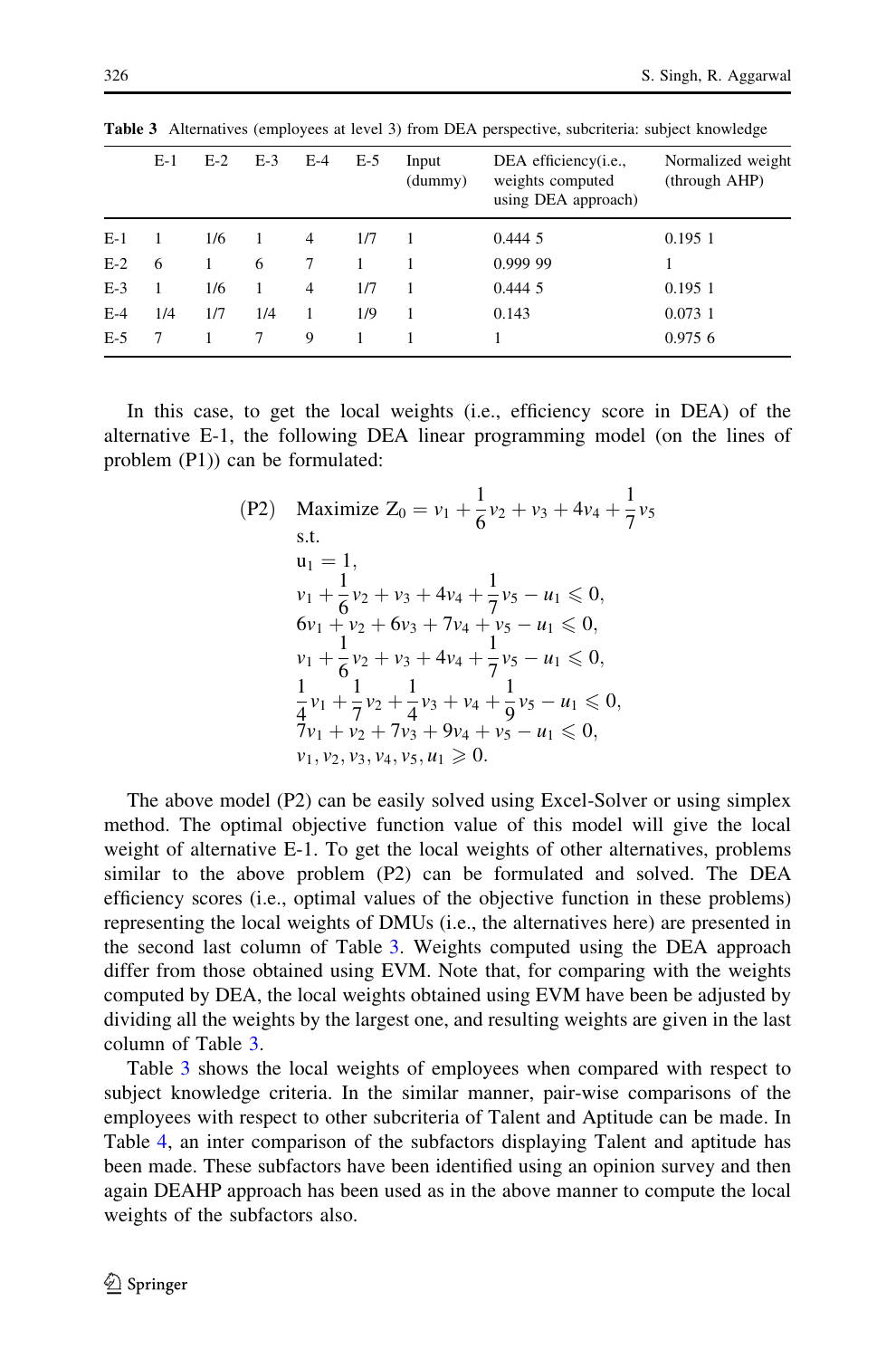Similarly, comparison of factors affecting personal qualities and strength (PQ) and management skills (MS) can be made.

# 4.2 Local Weights of Employees with Respect to Main Criteria (Level 2 Analysis)

At level 2, three main factors (attributes), namely Talent and Aptitude (TA), Personal qualities and strength (PQ), and Management skills (MS), have been identified and then again the DEAHP approach has been used as in the above manner to compute the local weights of the main factors as shown below in Table [5.](#page-12-0)

Level 2 local weights for the employees (E1–E5) can be generated by aggregating the local weights obtained from level 3 for each of the main attribute using DEA approach. For example, for the attribute Talent and Aptitude (TA), level 2 local weights are given in Table [6](#page-12-0).

In this case, again the DEA model has been applied. The local weights are considered as outputs of alternatives, and a dummy input is introduced. For example, to get the final weight of alternative E-1, the following DEA linear programming model can be formulated and solved:

(P3) Maximize 
$$
Z_0 = 0.4445v_1 + v_2 + v_3 + v_4 + 0.45v_5 + 0.222v_6 + 0.5v_7 + 0.2v_8
$$
 s.t.

\n $u_1 = 1$ ,

\n $0.4445v_1 + v_2 + v_3 + v_4 + 0.45v_5 + 0.222v_6 + 0.5v_7 + 0.2v_8 - u_1 \leq 0$ ,

\n $v_1 + 0.35294v_2 + v_3 + v_4 + v_5 + 0.111v_6 + v_7 + v_8 - u_1 \leq 0$ ,

\n $0.4445v_1 + 0.1667v_2 + v_3 + 0.6v_4 + 0.2v_5 + v_6 + 0.45v_7 + 0.45v_8 - u_1 \leq 0$ ,

\n $0.143v_1 + v_2 + v_3 + 0.34v_4 + 0.14v_5 + 0.556v_6 + 0.147 + 0.145v_8 - u_1 \leq 0$ ,

\n $v_1 + v_2 + 0.1428v_3 + 0.5312v_4 + v_5 + 0.889v_6 + v_7 + v_8 - u_1 \leq 0$ ,

\n $v_1 = v_2$ ,

\n $v_1 = 1.084v_3$ ,

\n $v_1 = 5v_4$ ,

\n $v_1 = 5v_4$ ,

\n $v_1 = 2.5v_7$ ,

\n $v_1 = 2.5v_8$ ,

\n $u_1, v_1, v_2, v_3, v_4, v_5, v_6, v_7, v_8 \geq 0$ .

The optimal objective function value of the model (P3) will give the final weight of alternative for the employee E-1. To get the final weight of other alternatives, models similar to the above model should be solved by changing the objective function. Using the values of local weights of subfactors, the additional constraints are introduced in the DEA model (P3) that calculates the final weight (for TA) of DMU (E-1). The resulting final weights of alternatives, which give the talent and aptitude aspect of employees, are given in the last column of Table [6.](#page-12-0)

The level 2 local weights are proportional to the weighted sum of level 3 local weights. For example, in case of alternative E-1, the weighted sum can be calculated as follows: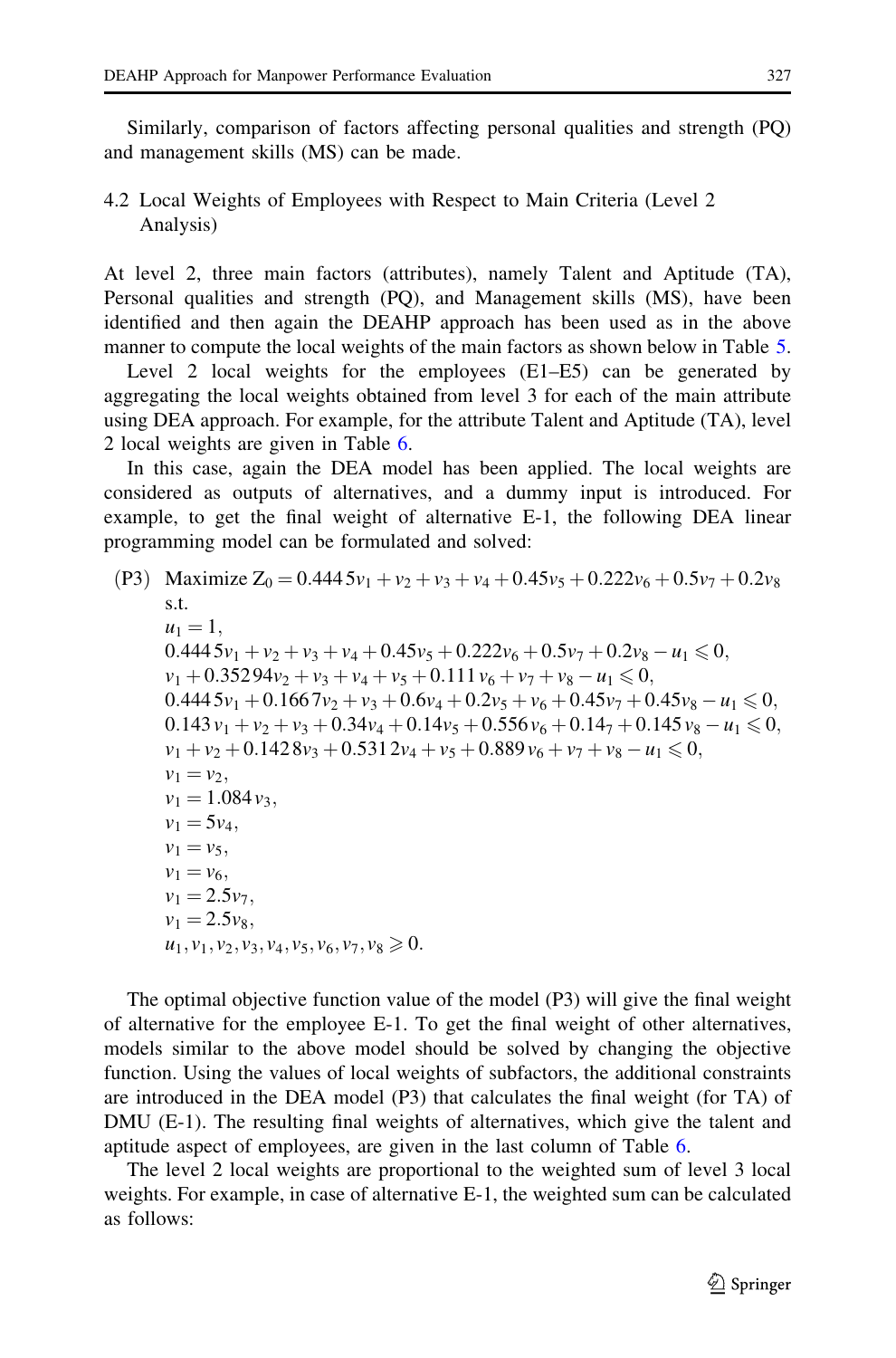<span id="page-11-0"></span>

|    |                 | Table 4 Pair-wise comparison of subfactors displaying talent and aptitude |               |                |                |            |          |              |                  |                                                         |                                          |
|----|-----------------|---------------------------------------------------------------------------|---------------|----------------|----------------|------------|----------|--------------|------------------|---------------------------------------------------------|------------------------------------------|
|    | SK              | PK                                                                        | DS            | $\overline{C}$ | $\Box$         | $_{\rm S}$ | $\infty$ | $\mathbf{r}$ | (dumny)<br>Input | computed using DEA approach)<br>DEA efficiency (weights | (obtained from AHP)<br>Normalized weight |
|    |                 |                                                                           |               |                |                |            |          |              |                  | 1.000                                                   |                                          |
|    |                 |                                                                           |               |                |                |            |          |              |                  | 1.000                                                   | 0.406 25                                 |
| Sq |                 |                                                                           |               |                |                |            |          |              |                  | 0.9231                                                  | 0.390 625                                |
|    | 1/5             |                                                                           | $\geq$        |                | 1/5            | 1/5        |          |              |                  | $\ddot{0}$                                              | 0.093 75                                 |
| É  |                 | 1/2                                                                       |               |                |                |            |          |              |                  | 1.000                                                   | 0.531 25                                 |
| Sd |                 |                                                                           |               |                | $\overline{2}$ |            |          |              |                  | 1.00000                                                 | 0.406 25                                 |
| ξ  | $\overline{14}$ |                                                                           | $\frac{1}{4}$ |                | 1/5            |            |          |              |                  | $\ddot{0}$                                              | 0.125                                    |
| Ê  |                 |                                                                           | 1/4           |                | 1/4            | $\geq$     |          |              |                  | $\ddot{0}$                                              | 0.125                                    |
|    |                 |                                                                           |               |                |                |            |          |              |                  |                                                         |                                          |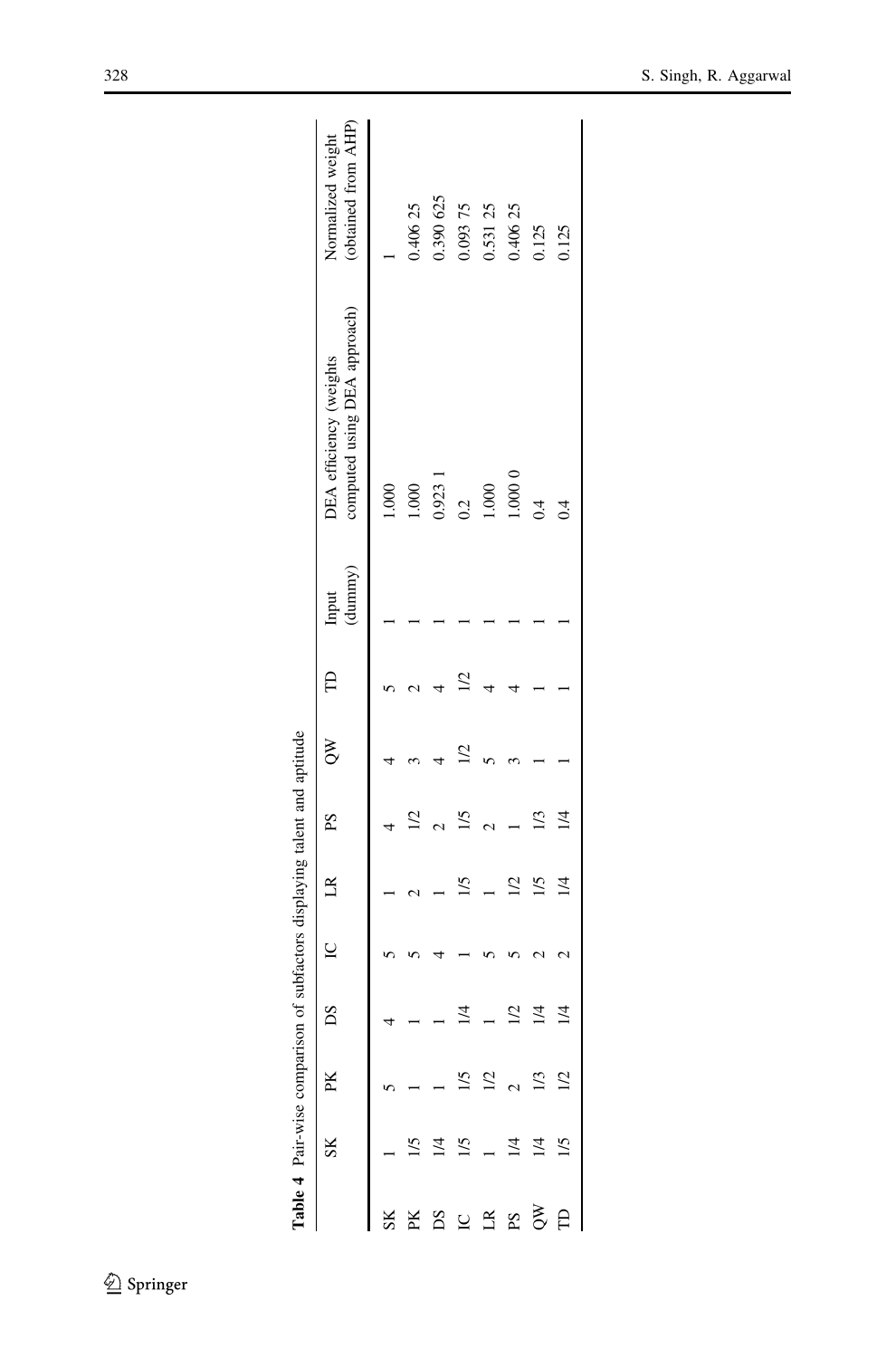|           | TA | PO  | МS  | Input<br>(dummy) | DEA efficiency<br>(weights computed)<br>using DEA approach) | Normalized weight<br>(obtained from AHP) |
|-----------|----|-----|-----|------------------|-------------------------------------------------------------|------------------------------------------|
| <b>TA</b> |    | 1/3 | 1/2 |                  | 0.334                                                       | 0.2963                                   |
| PO        |    |     |     |                  |                                                             |                                          |
| MS        |    | 1/2 |     |                  | 0.67                                                        | 0.56                                     |

<span id="page-12-0"></span>Table 5 Level 2 analysis

| <b>Subfactors</b>    | <b>SK</b> | PK      | DS     | IC     | LR   | <b>PS</b> | <b>OW</b> | TD    | TA (using<br>DEAHP) |
|----------------------|-----------|---------|--------|--------|------|-----------|-----------|-------|---------------------|
| Relative weightage 1 |           |         | 0.9231 | 0.2    | 1    |           | 0.4       | 0.4   | 0.334               |
| $E-1$                | 0.4445    |         | 1      | 1      | 0.45 | 0.222     | 0.5       | 0.2   | 0.7143              |
| $E-2$                |           | 0.35294 | -1     | 1      | 1    | 0.111     | -1        |       | 0.8904              |
| $E-3$                | 0.4445    | 0.1667  | 1      | 0.6    | 0.2  | -1        | 0.45      | 0.45  | 0.6524              |
| $E-4$                | 0.143     |         |        | 0.34   | 0.14 | 0.556     | 0.14      | 0.145 | 0.5975              |
| $E-5$                |           |         | 0.1428 | 0.5312 | -1   | 0.889     | -1        |       | 1.00                |

Table 6 Computation of local weights for talent and aptitude (TA)

Weighted Sum  $= 0.4445 + 1 + 0.9231 + 0.2 + 0.45 + 0.222 + 0.5 \times 0.4 + 0.2$  $\times 0.4$  $= 3.5196$ 

Therefore, proceeding on the similar lines, weighted sums for the five employees are 3.5196, 4.38704, 3.2143, 2.9441 and 4.9271 which are proportional to 0.7143, 0.8904, 0.6524, 0.5975 and 1.00. Similarly, final weights for the other two attributes PQ and MS can also be obtained in the same way.

# 4.3 Computation of Final Weights of Employees with Respect to Goal Objective (Level 1 Analysis) and Performance Rating of Employees

Finally, the performance rating of employees can be computed by again using the same DEAHP approach as discussed in previous sections. In this case, local priorities or the relative weightage of three main factors TA, PQ, and MS are taken into consideration. Performance index of various employees comes out as the final weights of different alternatives (employees E-1, E-2, E-3, E-4 and E-5). Performance rating column in Table [7](#page-13-0) compares the performance of an employee (E1) with other employees. This is formed by taking performance index of employee E-1 as 1 (i.e., normalizing employee performance index column with respect to performance index of employee E-1). Similarly, corresponding to other employees (E-2, E-3, E-4 and E-5), performance rating column can be generated.

For example, to get the final weight of employee E-1, the following DEA model has been used: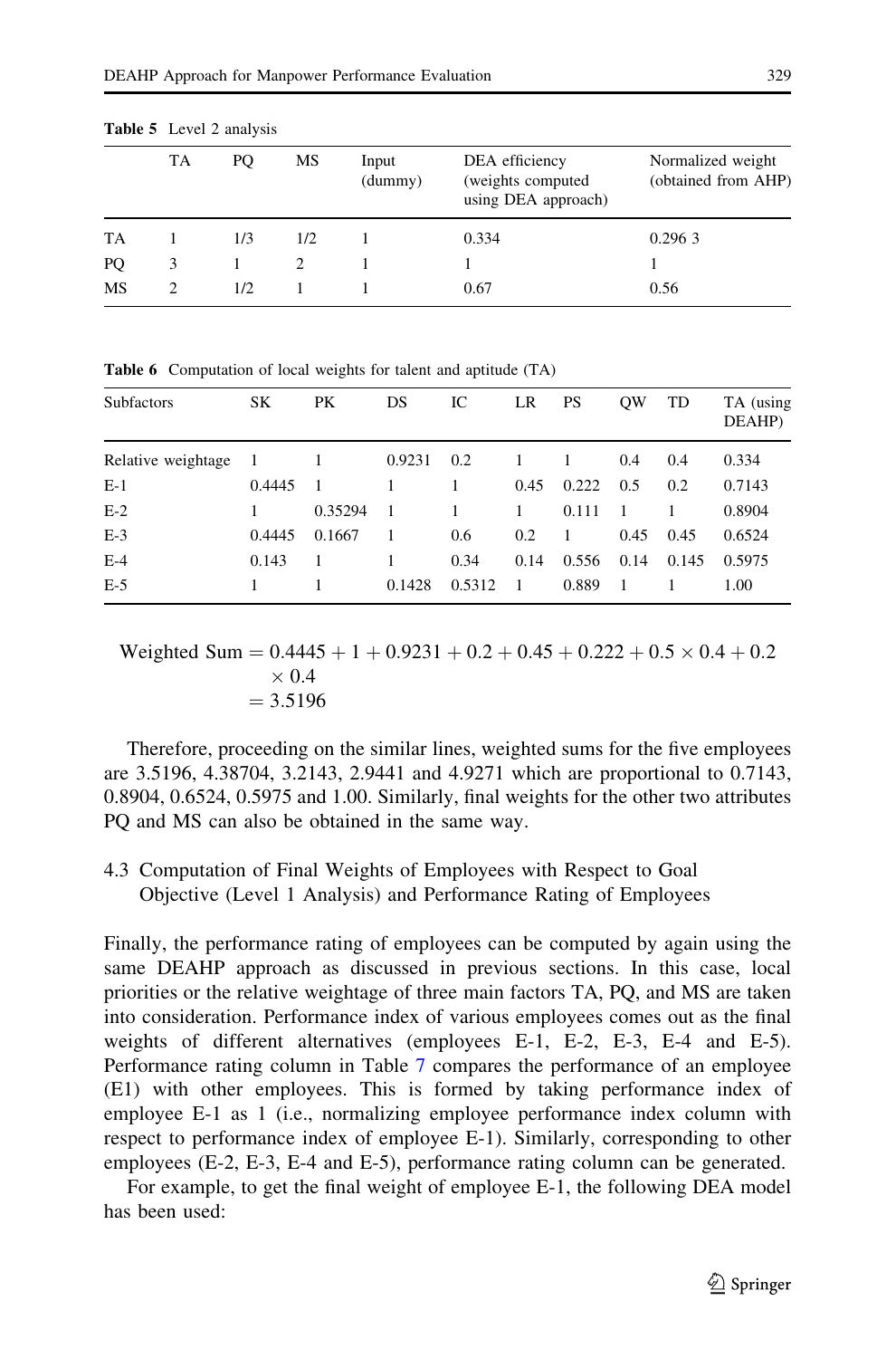| <b>Attributes</b>  | <b>TA</b> | PQ    | MS    | Employee<br>performance index | Performance<br>rating |
|--------------------|-----------|-------|-------|-------------------------------|-----------------------|
| Relative weightage | 0.334     |       | 0.67  |                               |                       |
| $E-1$              | 0.714 3   | 0.5   | 0.578 | 0.6538                        | 1.0                   |
| $E-2$              | 0.890 2   |       |       | 0.966 46                      | 1.48                  |
| $E-3$              | 0.6523    | 0.42  | 0.367 | 0.547 176                     | 0.837                 |
| $E-4$              | 0.5974    | 0.212 | 0.182 | $0.425\;6$                    | 0.6509                |
| $E-5$              | 1.00      | 0.94  | 0.94  | 1.00                          | 1.529                 |

<span id="page-13-0"></span>Table 7 Performance rating of employees w.r.t. employee E-1 or comparative performance rating

(P4) Maximize 
$$
Z_0 = 0.7143v_1 + 0.5v_2 + 0.578v_3
$$
  
\ns. t.  
\n $u_1 = 1$ ,  
\n $0.7143v_1 + 0.5v_2 + 0.578v_3 - u_1 \le 0$ ,  
\n $0.8902v_1 + v_2 + v_3 - u_1 \le 0$ ,  
\n $0.6523v_1 + 0.42v_2 + 0.367v_3 - u_1 \le 0$ ,  
\n $0.5974v_1 + 0.212v_2 + 0.182v_3 - u_1 \le 0$ ,  
\n $v_1 + 0.94v_2 + 0.94v_3 - u_1 \le 0$ ,  
\n $v_1 = 3v_2$   
\n $v_1 = 2v_3$   
\n $u_1, v_1, v_2, v_3 ≥ 0$ .

It can be easily observed from the results of the above analysis that the performance rating of employee E-5 is 1.53 times the performance rating of Employee E-1. For a comparison of cost-effectiveness of two employees, their relative ratings can be used as effectiveness index.

# 5 Conclusion

In this paper, we have used an alternative approach DEAHP to the traditional AHP method for the computation of local weights or priorities and the final weights. For perfectly consistent judgment matrices, this approach gives the similar weights as given by AHP approach where as for inconsistent matrices it tries to remove inconsistency. Further when we compute the final weights, we find that the final weights are weighted sum of local weights. The relative weightage of each factor, viz, talent and aptitude, personal qualities and strengths, and management skills, is suitably aggregated along with the relative weightage of each subfactor and the ratings of each subfactor and the ratings of each alternative (employees) with respect to each subfactor, to give an overall performance index of each employee.

Acknowledgments The authors would like to thank the anonymous reviewers for their critical and constructive comments.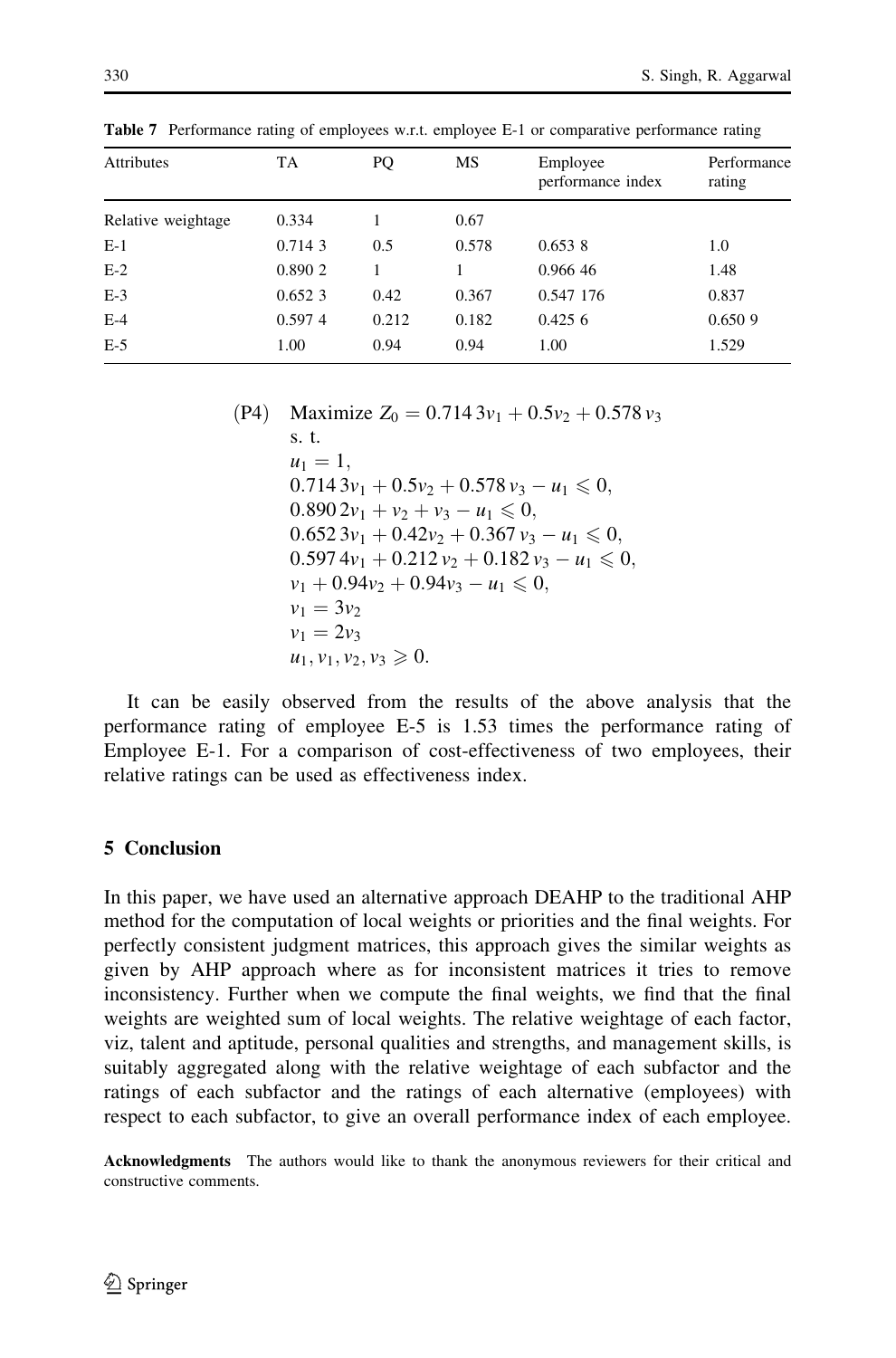#### <span id="page-14-0"></span>**References**

- [1] Cardy, R.L.: Performance management: concepts, skills, and exercises. Armonk, New York (2004)
- [2] Pulakos, E.D.: Performance management: a new approach for driving business results. Wiley-Blackwell, Malden (2009)
- [3] Lawler, E.E.: Make human capital a source of competitive advantage. Org. Dyn. 38, 1–7 (2008)
- [4] Longenecker, C.O., Fink, L.S.: Creative effective performance appraisals. Ind. Manag. 41(5), 46–55 (1999)
- [5] Wu, H.L.: A DEA approach to understanding the performance of Taiwan's steel industries 1970–1996. Asia Pacific Manag. Rev. 10(6), 349–356 (2005)
- [6] Sidin, S.M., Hussain, S.R., Soon, T.H.: An exploratory study of factors influencing the college choice decision of undergraduate students in Malaysia. Asia Pacific Manag. Rev. 8(9), 259–280 (2003)
- [7] Suwignjo, P., Bititci, U.S., Carrie, A.S.: Qualitative models for performance measurement systems. Int. J. Prod. Econ. 64, 231–241 (2000)
- [8] Meyer, A.: An employee evaluation tool that works. Nurs. Homes 44(2), 14–17 (1995)
- [9] Chandra, A.: Employee evaluation strategies for healthcare organization—a general trend. Healthcare and public policy 84(2), 34–38 (2006)
- [10] Taylor III, F.A., Ketcham, A.F., Hoffman, D.: Personnel evaluation with AHP. Manag. Decis. 36(10), 679–685 (1998)
- [11] Chan, Y.C.L., Lynn, B.E.: Performance evaluation and analytic hierarchy process. J. Manag. Acc. Res. 3, 57–87 (1991)
- [12] Islam, R., Rasad, S.M.: Employee performance evaluation by the AHP: a case study. Asia Pacific Manag. Rev. 11(3), 163–176 (2006)
- [13] Cooper, W.W., Seiford, L.M., Tone, K.: Data envelopment analysis: a comprehensive text with models, applications, references and DEA-solver software. Kluwer Acad. Publ., Boston (2000)
- [14] Saaty, T.L.: The analytic hierarchy process: planning, priority setting and resource allocation. McGraw-Hill, New York (1980)
- [15] Cooper, W.W., Seiford, L.M., Tone, K.: Data envelopment analysis: a comprehensive text with models, applications, references, and DEA-Solver software. Kluwer Academic Publishers, Dordrecht (2007)
- [16] Ramanathan, R.: Data envelopment analysis for weight derivation and aggregation in the analytic hierarchy process. Comput. Oper. Res. 33, 1289–1307 (2006)
- [17] Crawford, G., Williams, C.: A note on the analysis of subjective judgment matrices. J. Math. Psychol. 29, 387–405 (1985)
- [18] Bryson, N., Joseph, A.: Generating consensus priority point vectors: a logarithmic goal programming approach. Comput. Oper. Res. 26(6), 637–643 (1999)
- [19] Choo, E.U., Wedley, W.C.: A common framework for deriving preference values from pair-wise comparison matrices. Comput. Oper. Res. 31(6), 893–908 (2004)
- [20] Aczel, J., Saaty, T.L.: Procedure for synthesizing ratio judgments. J. Math. Psychol. 27, 93–102 (1983)
- [21] Farrel, M.J.: The measurement of productive efficiency. J. R. Stat. Soc. Series (A) 120, 253–281 (1957)
- [22] Charnes, A., Cooper, W.W., Rhodes, E.: Measuring the efficiency of decision making units. Eur. J. Oper. Res. 2, 429–444 (1978)
- [23] Emrouznejad, A., Thanassoulis, E.: A mathematical model for dynamic efficiency using data envelopment analysis. Appl. Math. Comput. 160, 363–378 (2005)
- [24] Saen, R.F.: A new mathematical approach for suppliers selection: accounting for non-homogeneity is important original research Article. Appl. Math. Comput. 185(1), 84–95 (2007)
- [25] Barr, R.S., Siems, T.F.: Bank failure prediction using DEA to measure management quality. In: Barr, R.S., Helgason, R.V., Kennington, J.L. (eds.) Advances in metaheuristics, optimization, and stochastic modeling techniques, pp. 341–365. Kluwer Academic Publishers, Boston (1997)
- [26] Jahanshahloo, G.R., Matinb, R.K., Venchehc, A.H.: On return to scale of fully efficient DMUs in data envelopment analysis under interval data. Appl. Math. Comput. 154(1), 31–40 (2004)
- [27] Jahanshahloo, F., Hosseinzadeh, L., Shoja, N., Sanei, M., Reza, G.: An alternative approach for equitable allocation of shared costs by using DEA. Appl. Math. Comput. 153(1), 267–274 (2004)